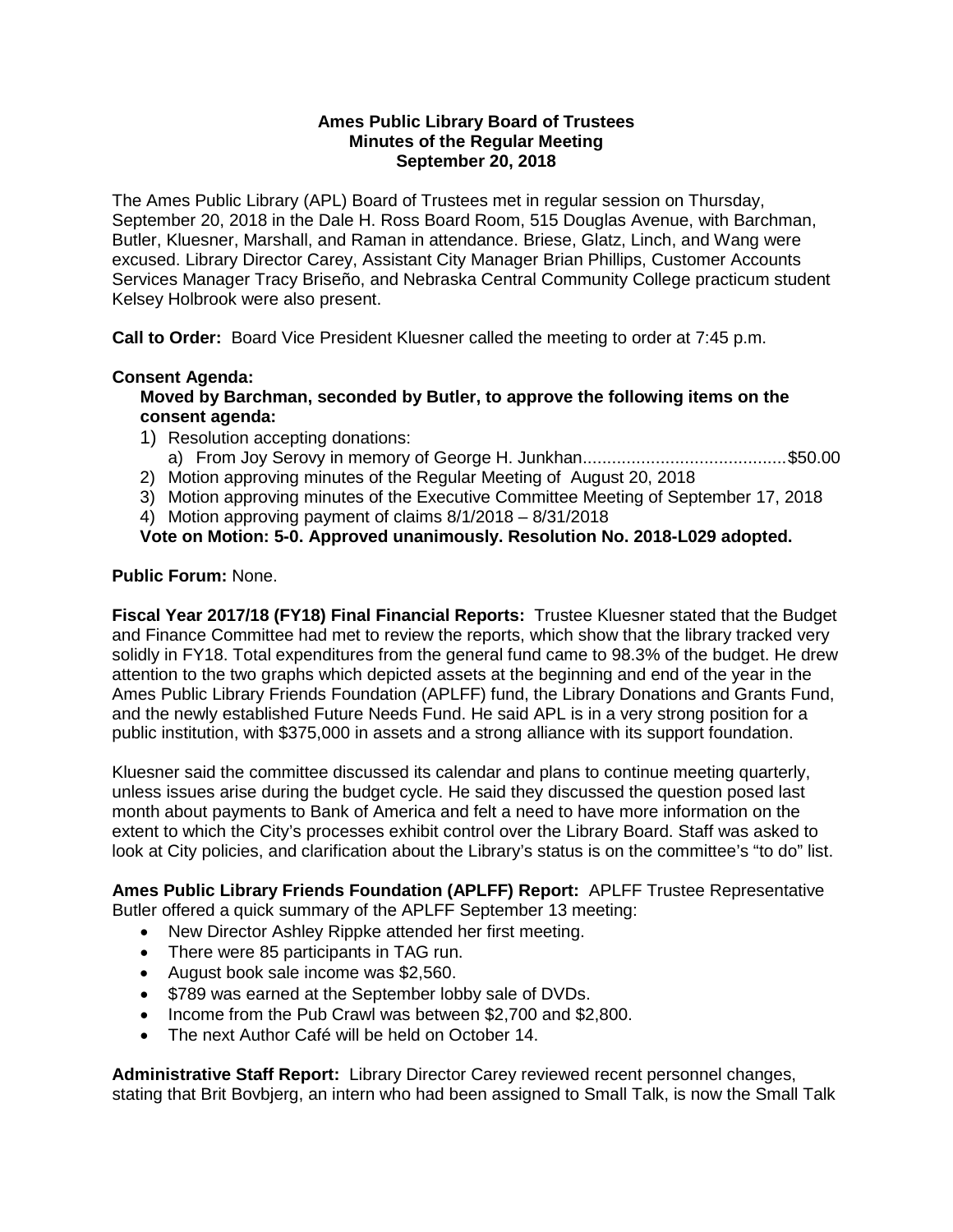Program Support Coordinator and will be in charge of child care, training volunteers, and some research aspects of the program. Amanda Reaman began as a new half-time clerk in Youth Service and three new Library Aides started: Emily Thornton, Tara Andrews, and Nicole Duff. Advertising will begin soon for a Resource Services Clerk to replace Sue Besco, who retired.

In an update on APLFF-funded initiatives, Carey said the website redevelopment is on track to go live on November 12. Staff is starting to experiment with LibraryAware, a product that selectors may use to create brochures, bookmarks, and posters to advertise the collections and which allows more people to be involved in marketing. Customer Accounts Services (CAS) Manager Briseño said she hoped that ten new Wi-Fi hotspots obtained through Mobile Beacon could start circulating in the next week. Now that the schools have one-to-one technology, she said some kids who don't have Internet access at home struggle to get their homework done; therefore, promotion of hotspots is starting with the schools. She said CAS intends to do a sixmonth pilot program, beginning with a one-week check-out period, monitoring requests and problems, and asking for customer input when the hotspots are returned. Although the target demographic is persons who don't have their own Internet access, Briseño said that anyone will be allowed to check out the devices. They may also be placed on hold. She added that the APL Internet Use Policy covers hotspots.

Carey advised the Board that a second year contract was signed for the Harrison Barnes Reading Academy, with almost double the support from the Harrison and Brittany Barnes Community Fund. Carey noted that the program, which is run in conjunction with Raising Readers in Story County, is for students identified by school system who need help with reading. They are paired with tutors and data is kept on their progress. Barnes skypes with the students, they write him letters, and he had Tim Read design a t-shirt that the kids receive.

Carey stated that Amy Divine is continuing to develop a program at APL called INSPIRE, which helps children who have reading and spelling issues or dyslexia. Her work sprang out of concerns expressed by some families who felt their children were falling through the cracks. Carey said Divine has written and received several grants—most recently \$4,000 was awarded by the Dollar General Literacy Foundation—to purchase a program that provides systematic instruction. Parents of children who have completed the program so far have given excellent feedback—one student recently made enough progress to advance two grade levels.

In-house activities Carey mentioned included the Person In Charge (PIC) meeting earlier in the day where community safety was addressed; the dance party attended by hundreds of kids who completed the summer reading program and their families; and the September 11 program by Dr. Abby Dubisar on farmers' archives and artifacts, held in partnership with the Iowa State University (ISU) Library Special Collections and University Archives. Some upcoming events include an address on September 27 by ISU President Wendy Wintersteen and a traveling exhibition from the Smithsonian's Museum on Main Street called "Hometown Teams" How Sports Shape America," which starts on the 29th. Carey reminded the Board that the Iowa Library Association's annual conference takes place during the first week of October and all trustees are welcome.

**Director Search Committee Report:** Briseño said the job opening had been posted and contact was made with state library associations and about 20 graduate schools. Assistant City Manager Brian Phillips said that 16 applications had already been received; 13 applicants appear to be qualified and several are quite impressive. He said the Search Committee was receiving copies of the applications every Friday.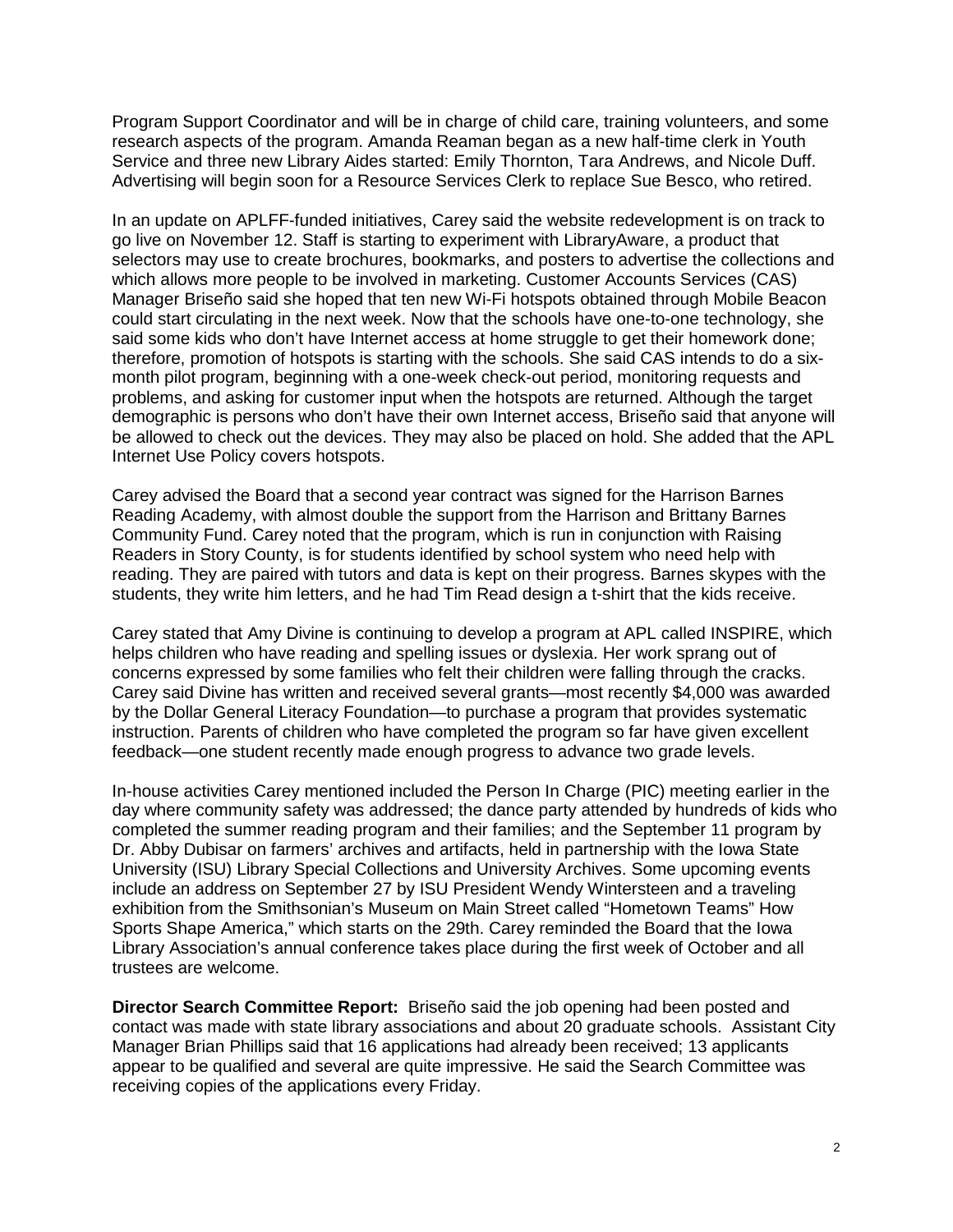Kluesner said the calendar of events had also been established. The dates for on-site interviews are: Nov. 6-7, Nov. 8-9, and Nov. 13-14. The board interview will be at 7pm on the first day of each visit. Phillips noted that there is a regular board meeting scheduled on November 15 and the hope is that the closed session/wrap-up will take place that night.

**Director Candidate Interviews:** Phillips presented information on procedural aspects of the interview process. He stressed the importance of reviewing the materials in advance so that the process will be efficient. He said packets will be sent about each applicant and he encouraged the trustees to review them and think about what more they would like to know. He said the Search Committee will prepare a list of about 10 proposed interview questions a week or so in advance and the group will have time to settle on the final product. He asked the trustees to make note if a question doesn't make sense or feels awkward and recommended that they also think about what good answers to the questions might be.

Phillips stressed that the process must be fair, legal, and defensible. He said there will be a consistent set of questions for each candidate. The trustees may ask a person to tell more about something of interest or inquire about anything questionable on the application, but all candidates need to be asked every question. Someone will be assigned to keep track of the pace of the interviews.

Phillips invited the trustees to contact him if they needed clarification about asking certain questions. He offered to help frame questions to make sure they are fair, appropriate, and fit into the overall interview. When asked, Phillips said it is okay for a trustee to have one-on-one contact with a member of the Search Committee to ask a question, for example, but the trustees may have no group conversations outside of public meetings.

Phillips recommended that interviewers strive to offer neutral responses, ask job-related questions, and take notes carefully. He urged them to try to get the story behind the candidate's response, to ask about the specific role the candidate played in examples offered, to pay attention to the questions the candidate asks, and to look for consistency in his/her answers. He said the interviewers would keep their own notes until the hiring decision is made; then all notes will be turned over to the Human Resources Department and stored. The City would prefer that notes not be taken electronically.

Phillips said that he and Briseño will collect and aggregate feedback from everyone involved in the on-site visits (the staff meet-n-greets, public presentations, tours, City department head lunches) and will provide the information to the entire Board as soon as possible.

There was brief discussion about whether or not a numerical evaluation matrix would be devised and if efforts were being made to recruit diverse candidates. It was noted that the Search Committee is using an evaluation tool as applications are being reviewed.

#### **Trustee Comments:**

Butler expressed appreciation for all of Phillips' preparation and the questions the trustees were asking.